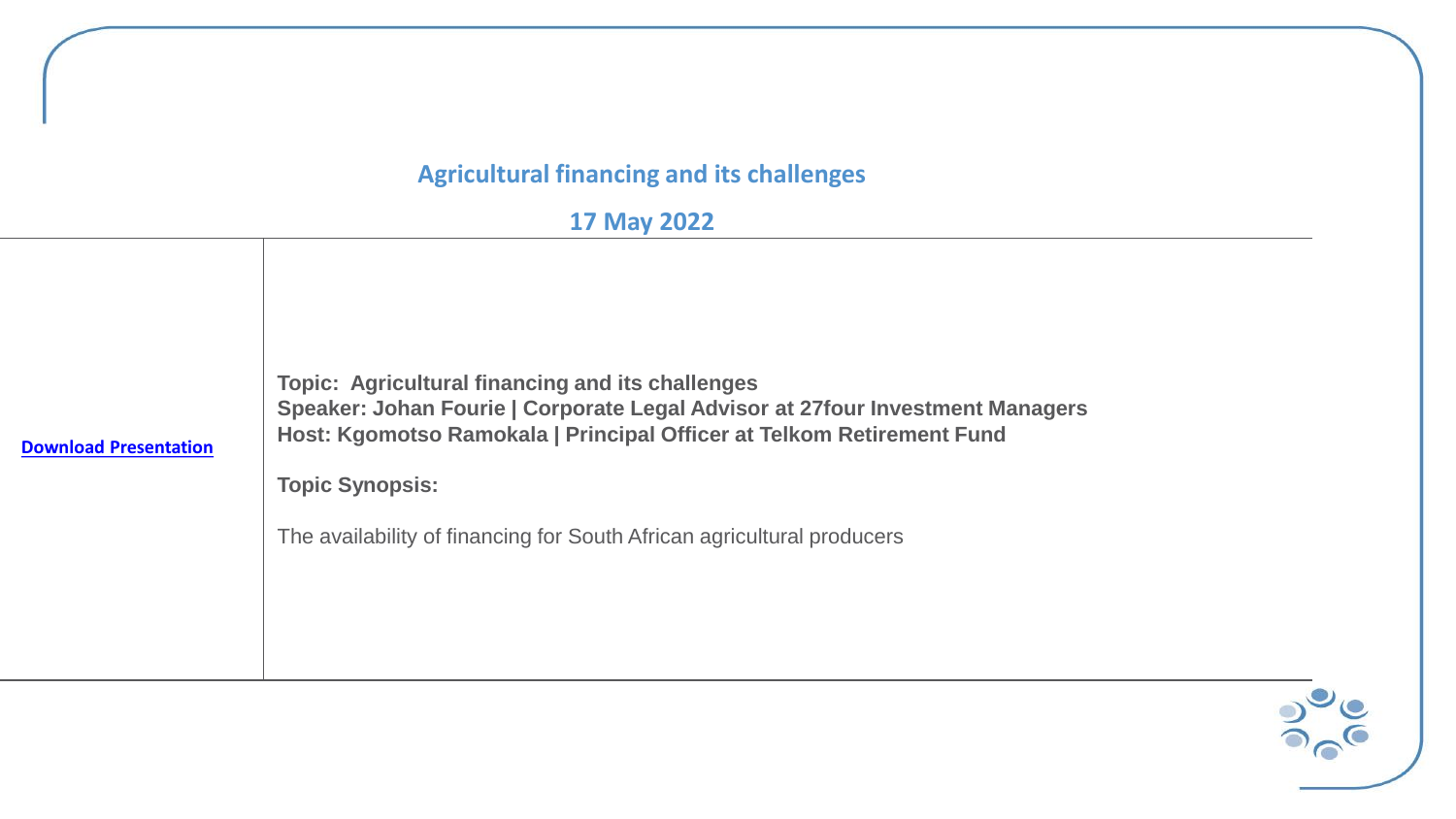## **Managing global equity from South Africa**

## **17 May 2022**

|                              | <b>Topic: Managing global equity from South Africa</b><br>Speaker: Andreas van der Horst   Portfolio Manager at Mazi Management                                                                                                                                                                                                                                                |
|------------------------------|--------------------------------------------------------------------------------------------------------------------------------------------------------------------------------------------------------------------------------------------------------------------------------------------------------------------------------------------------------------------------------|
| <b>Download Presentation</b> | <b>Topic Synopsis:</b>                                                                                                                                                                                                                                                                                                                                                         |
|                              | Mazi Asset Management demonstrates how to successfully manage global equities<br>from South Africa. They will share insights on their quality investment style approach, the benefits of a<br>buy-and-hold philosophy, the ongoing use of data analytics to identify and manage risk in a<br>concentrated global fund, and the benefits of a diverse team and a unique culture |

 $rac{1}{\sqrt{2}}$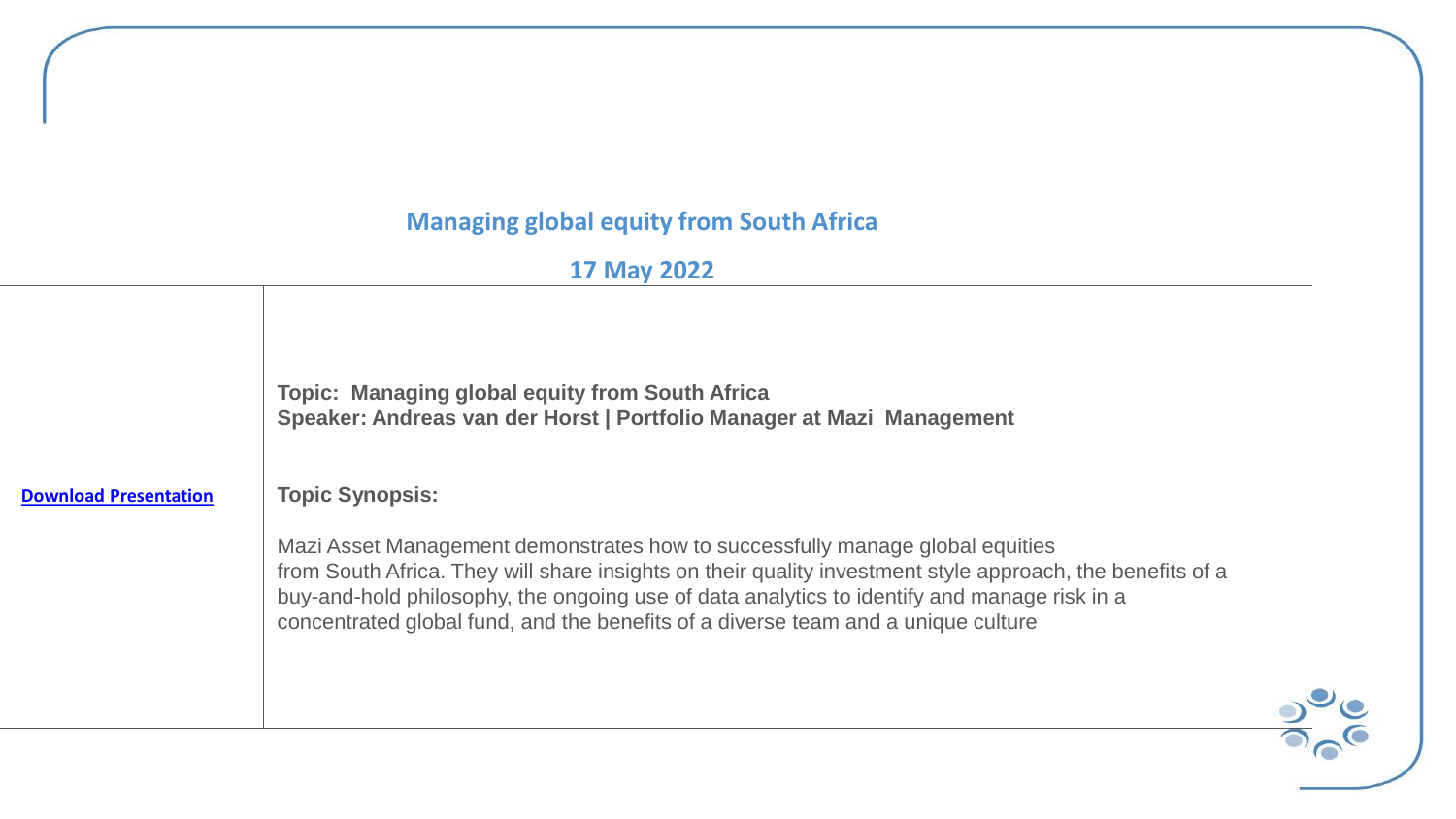#### **The Value Opportunity**

**12 April 2022**



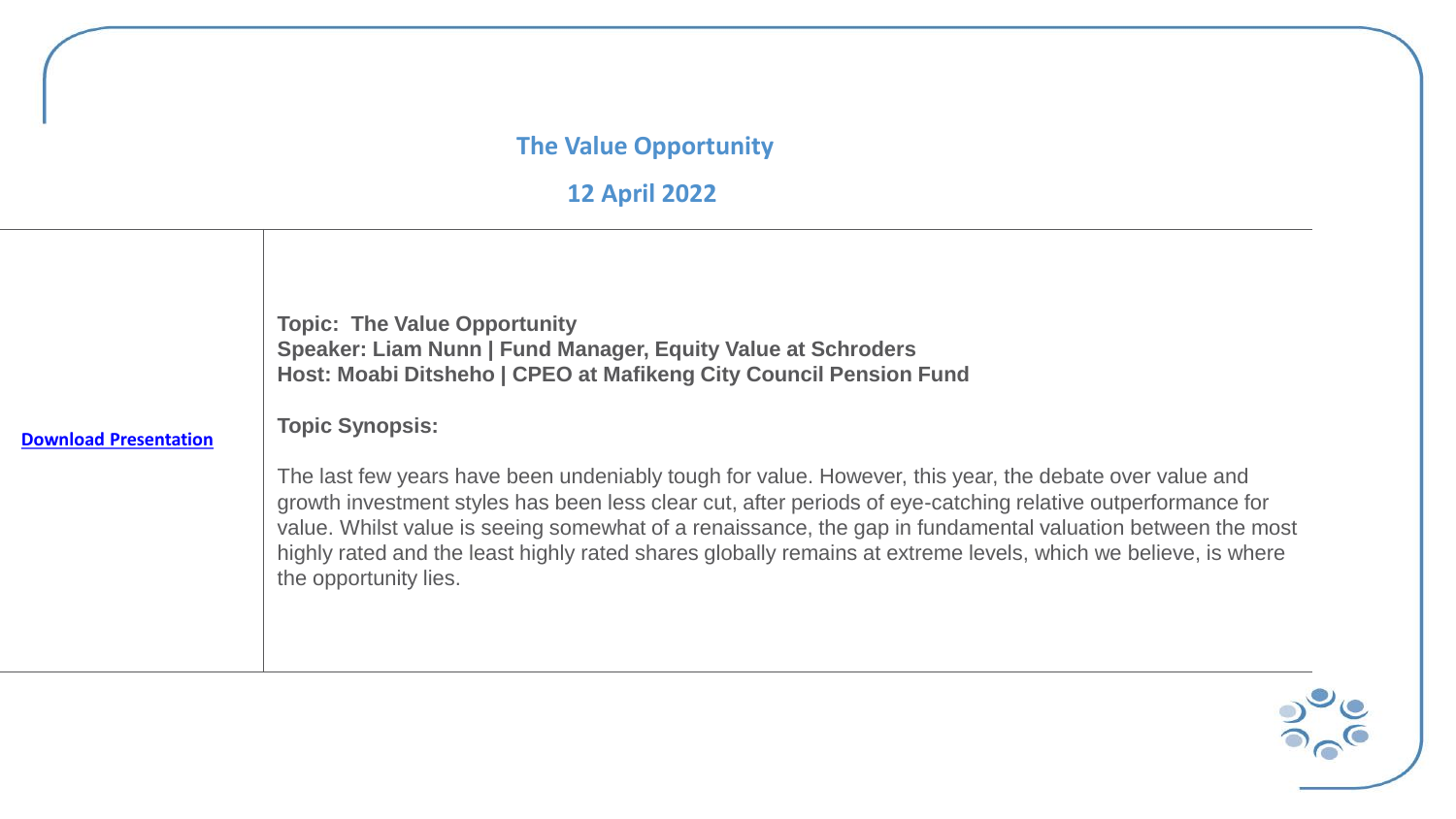#### **Credit as the tool for infrastructure investments**

**12 April 2022**



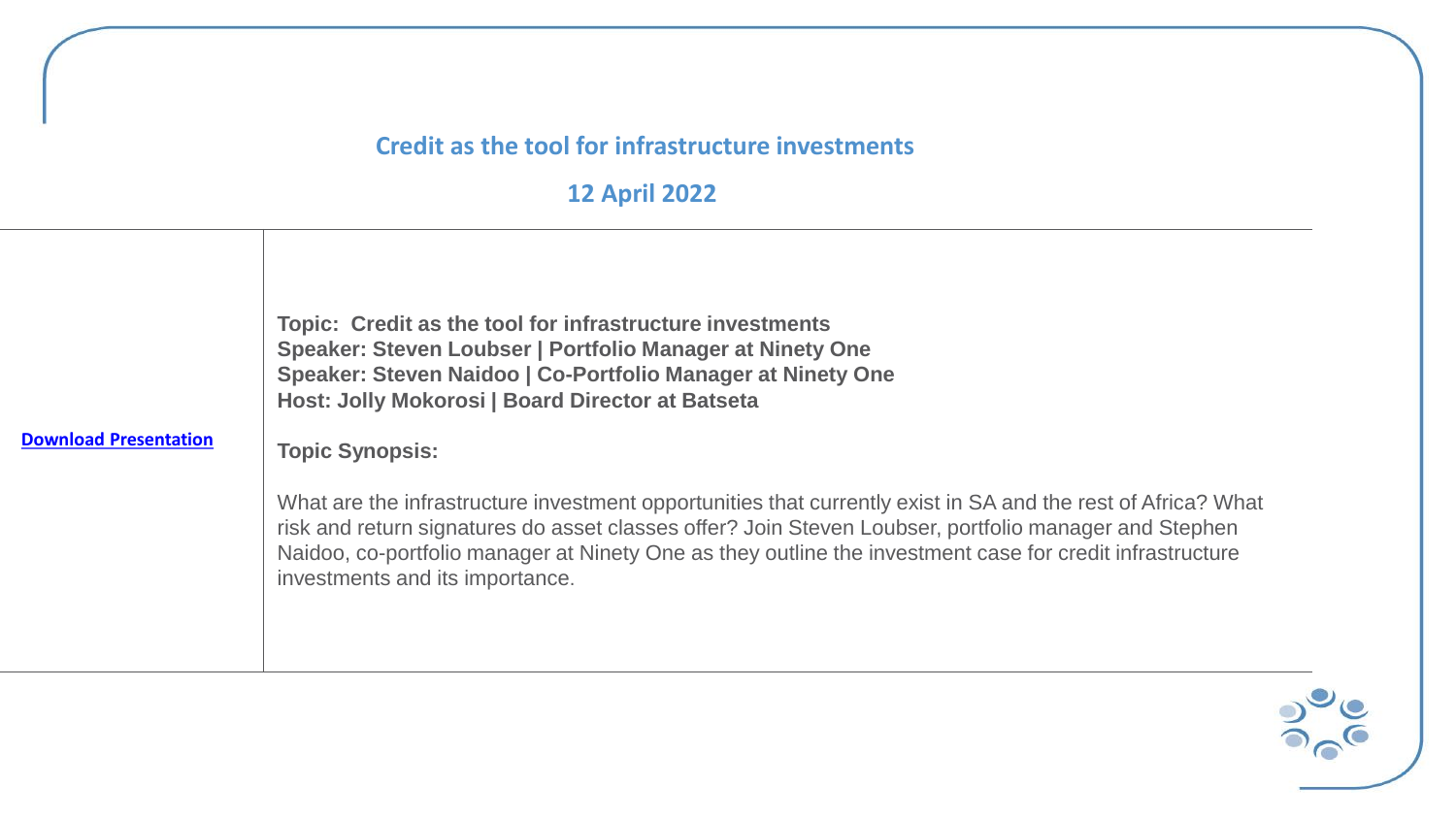## Asset Allocation and Solutions Investing – Impact of the new 45% max in foreign assets

**22 March 2022**



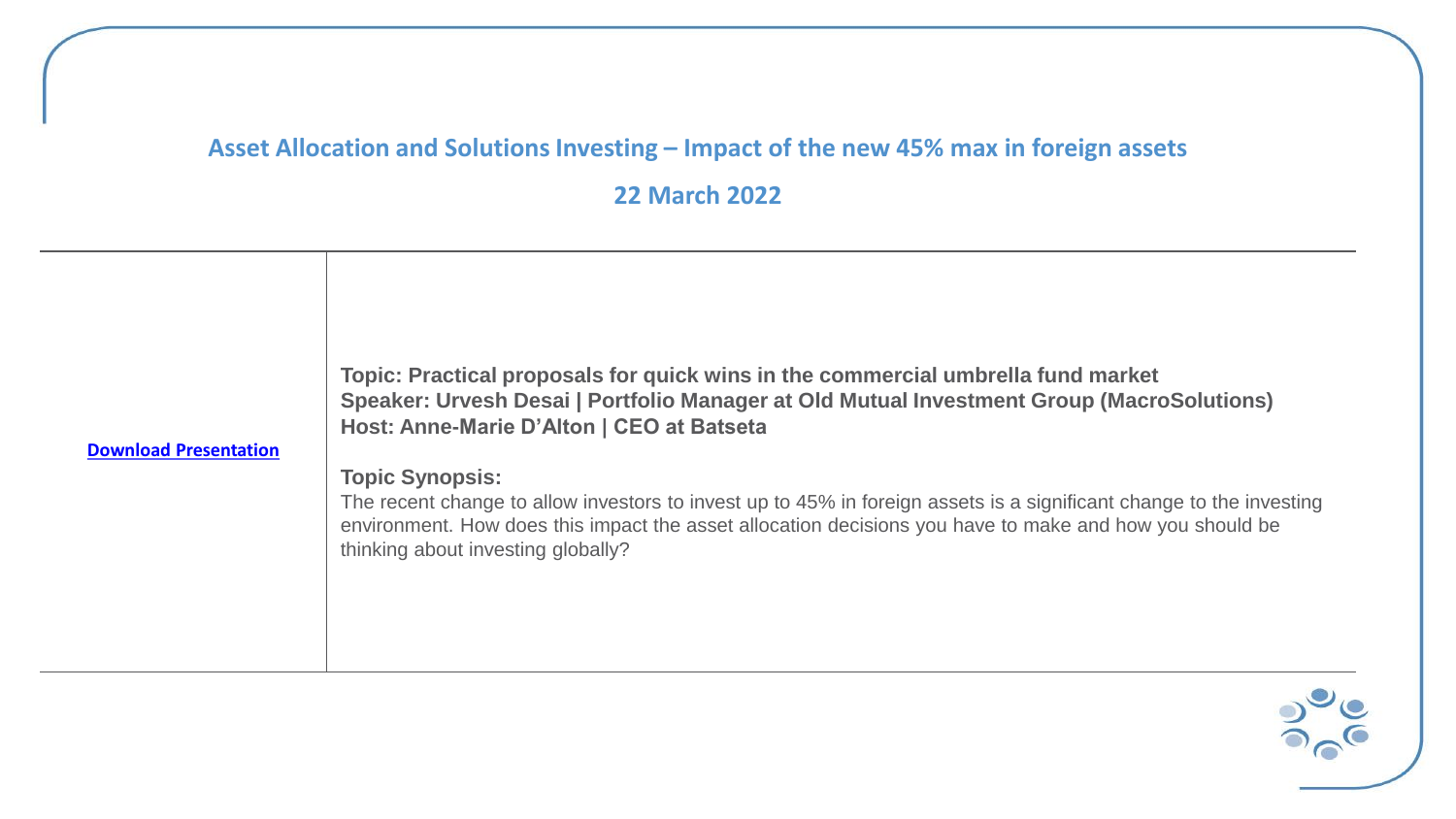# **Practical proposals for quick wins in the commercial umbrella fund market**

### **22 March 2022**

|                              | Topic: Practical proposals for quick wins in the commercial umbrella fund market<br>Speaker: David Gluckman   Chairman of the Board at Sanlam Umbrella Fund<br>Speaker: Steven Nathan   Founder at 10X<br>Host: William Nkutha   Deputy Principal Officer at University of Cape Town Retirement Fund                                                                                                                                                                                                                                                                                                                                                                                                                                                                                                                                                                                                                                                                                                                      |
|------------------------------|---------------------------------------------------------------------------------------------------------------------------------------------------------------------------------------------------------------------------------------------------------------------------------------------------------------------------------------------------------------------------------------------------------------------------------------------------------------------------------------------------------------------------------------------------------------------------------------------------------------------------------------------------------------------------------------------------------------------------------------------------------------------------------------------------------------------------------------------------------------------------------------------------------------------------------------------------------------------------------------------------------------------------|
| <b>Download Presentation</b> | <b>Topic Synopsis:</b><br>Commercial umbrella funds are set to play an increasingly important role in restructuring the retirement funds<br>industry for the ultimate benefit of members. This much is clear from the massive consolidation trend already<br>underway, as well as more recent Government pronouncements. David Gluckman (Chairman of the Sanlam<br>Umbrella Fund Board) and Steven Nathan (Founder of 10X) have been two of the leading figures in this space over<br>the past decade, and both have the significant practical experience to assess likely quick wins that can benefit<br>members. In this webinar, they will unpack the key industry trends, the likely way forward from Government, as well<br>as the product, features that are likely to win over the next few years in a highly competitive market. David will also<br>highlight key learnings from his 2 years as Chairman of the Sanlam Umbrella Fund Board, and the specific strategies<br>that Sanlam has planned in this space. |

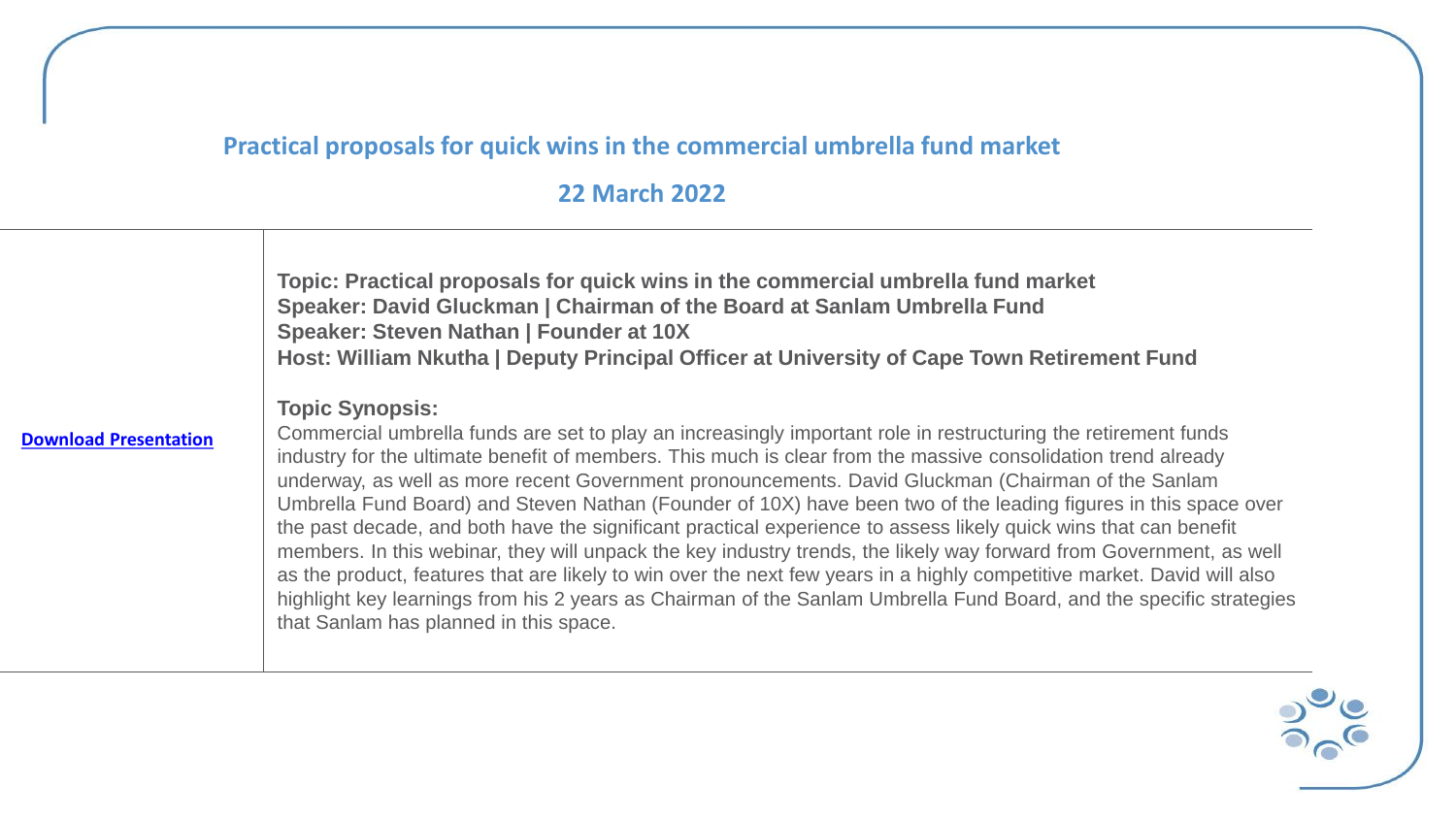#### **Infrastructure Investing: Opportunities and Risks**

**28 February 2022**



**[Download Presentation](https://0e1cb70d-72e0-4c2c-bf8b-b449f072b6a7.usrfiles.com/ugd/0e1cb7_be9f5e5b4a8a4b649e4fa65a9f342d10.pdf)**

**Topic Synopsis:**

Jason will take you through the risks and opportunities you can expect when investing in this sector.

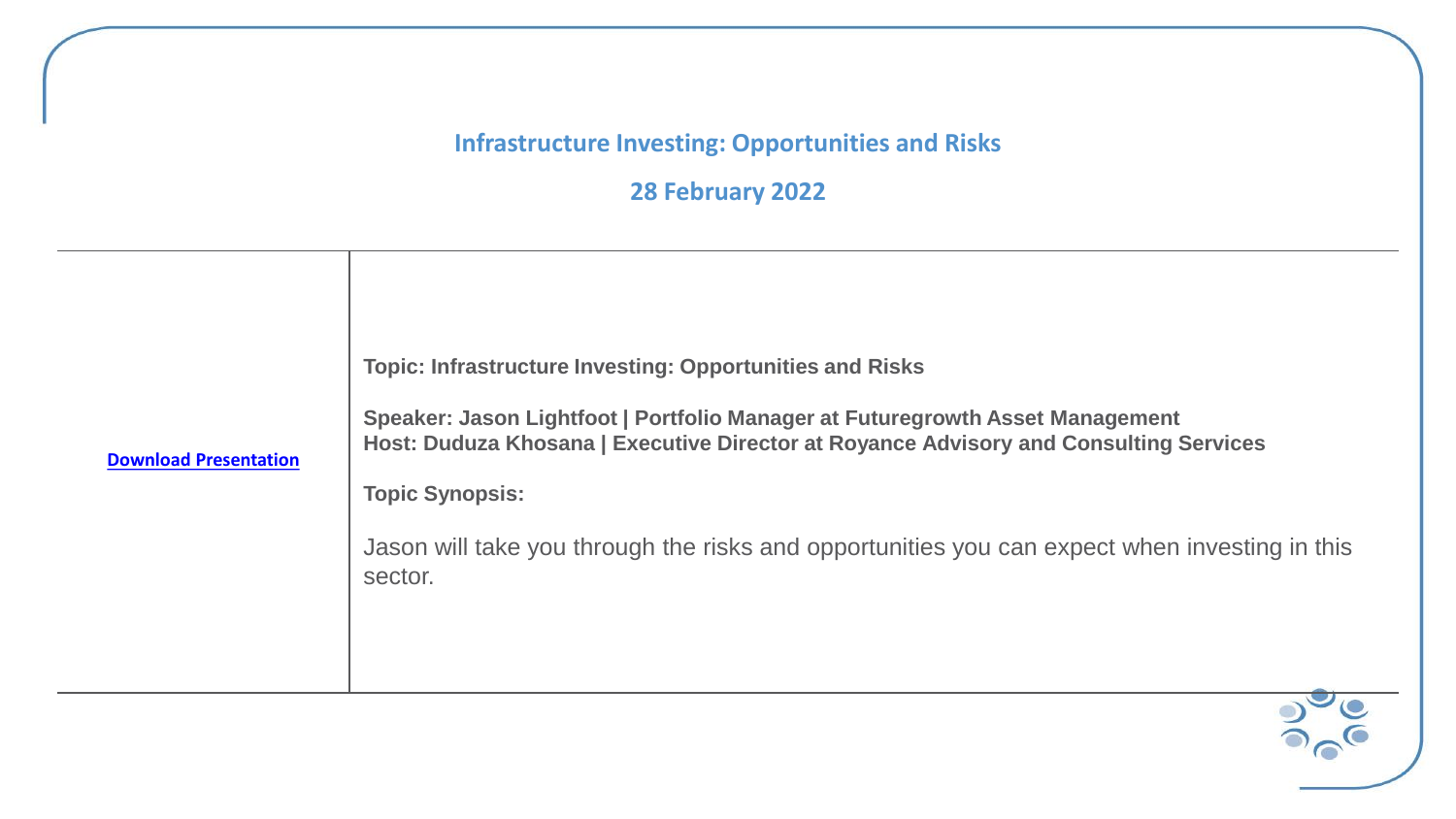# **Webinar Part 1 | The case for Infrastructure**

**28 February 2022**

|                              | Topic: Webinar Part 1   The case for Infrastructure<br>Speaker: Sinenhlanhla Sine Zule   Investment Specialist at Ninety One<br>Speaker: Nathaniel Micklem   Portfolio Manager at Ninety One<br>Host: Alani Coetzer   Principal Executive Officer & Employee Benefits Lead at Ernst & Young<br><b>Provident Fund &amp; Batseta</b>                                                                                                                                                         |
|------------------------------|--------------------------------------------------------------------------------------------------------------------------------------------------------------------------------------------------------------------------------------------------------------------------------------------------------------------------------------------------------------------------------------------------------------------------------------------------------------------------------------------|
| <b>Download Presentation</b> | <b>Topic Synopsis:</b>                                                                                                                                                                                                                                                                                                                                                                                                                                                                     |
|                              | What is the infrastructure opportunity in South Africa and how can allocators play a role in<br>financing its development? As alternative investments are becoming increasingly popular,<br>investors have to expand their investment opportunity set, given the challenging outlook for<br>traditional asset classes. Join Nathaniel Micklem, portfolio manager and Sine Zulu, investment<br>specialist at Ninety One as they unpack infrastructure and frame the investment opportunity. |

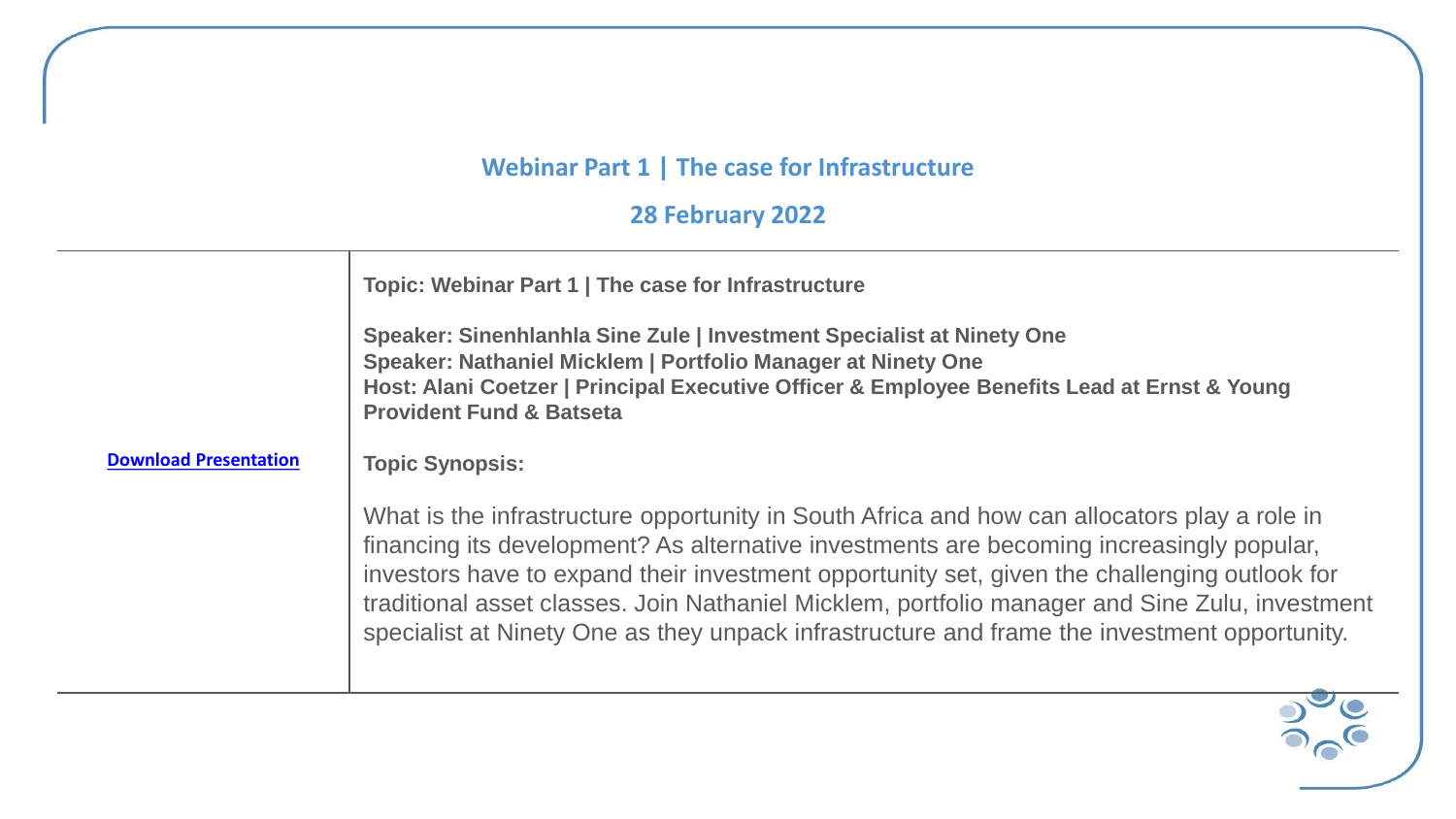#### **Staying invested – why should you care?**

**08 FEBRUARY 2022**

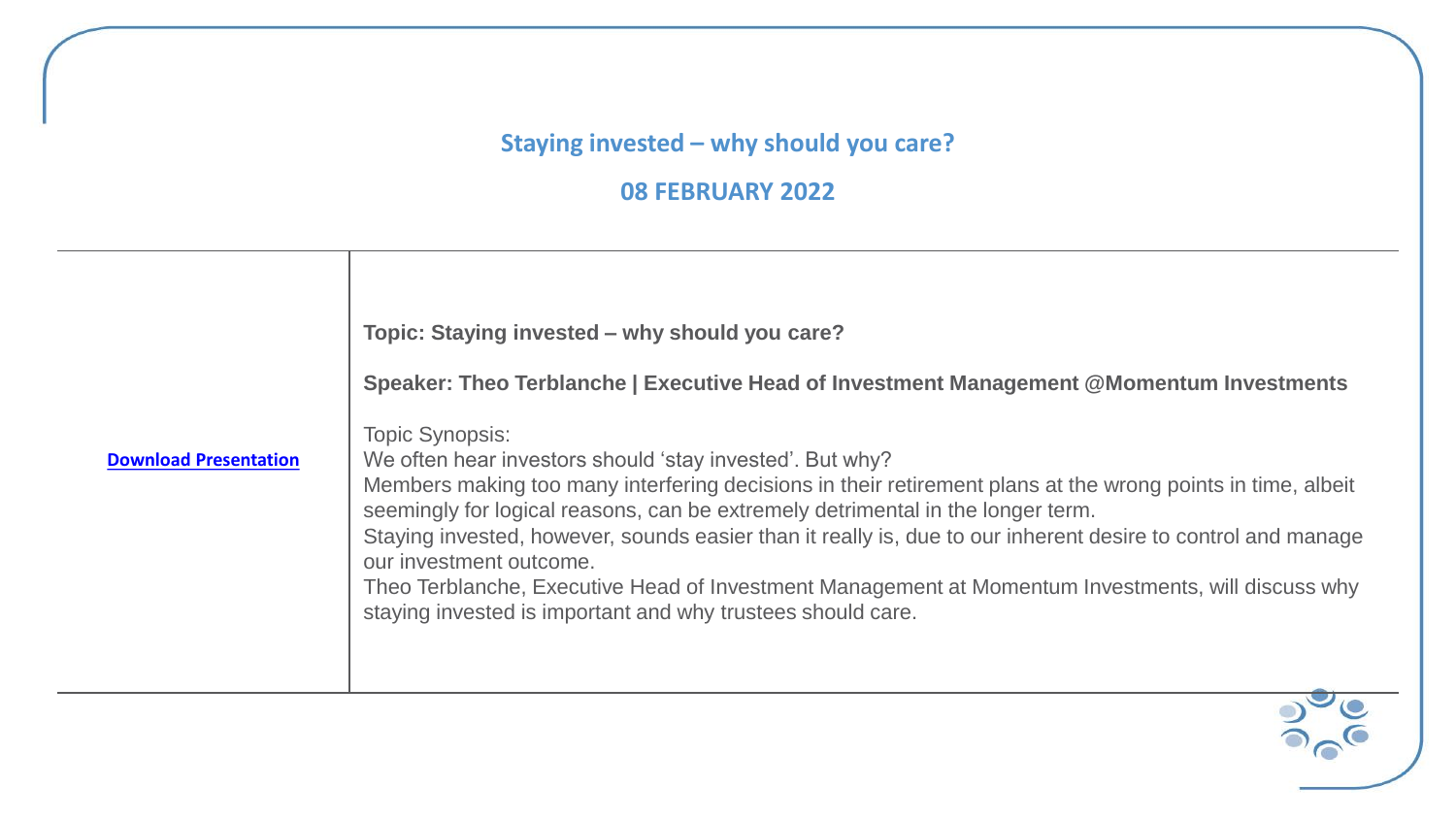## **WORKSHOP ON THE RELEASE OF TWO RETIREMENT REFORM DISCUSSION PAPERS FOR PUBLIC COMMENT: PART TWO**

## **02 FEBRUARY 2022**

| Topic: Workshop on the release of two retirement reform discussion papers for public comment:<br>part two                                                                                                                                          |                                                                                                          |
|----------------------------------------------------------------------------------------------------------------------------------------------------------------------------------------------------------------------------------------------------|----------------------------------------------------------------------------------------------------------|
| Hosts: Kobus Hanekom, Jolly Mokorosi and Frans Phakgadi- Board Directors at Batseta                                                                                                                                                                |                                                                                                          |
| <b>Topic Synopsis:</b>                                                                                                                                                                                                                             |                                                                                                          |
| These sessions will accommodate the commercial funds, the employer sponsored funds and the industry<br>funds to meet separately in order to help develop a response to the proposals that are aligned with their<br>unique needs and requirements. |                                                                                                          |
| opportunity to address a particular forum on the 2nd you are also invited to let us know in advance by<br>emailing us on bianca@batseta.org.za                                                                                                     |                                                                                                          |
| <b>Session Details</b>                                                                                                                                                                                                                             |                                                                                                          |
| Industry Funds - 09h00-11h00<br>Employer sponsored Funds - 11h00-13h00<br>Commercial Funds - 13h00-15h00                                                                                                                                           |                                                                                                          |
|                                                                                                                                                                                                                                                    | Should you have strong views on any of the proposals please let us know beforehand. If you would like an |